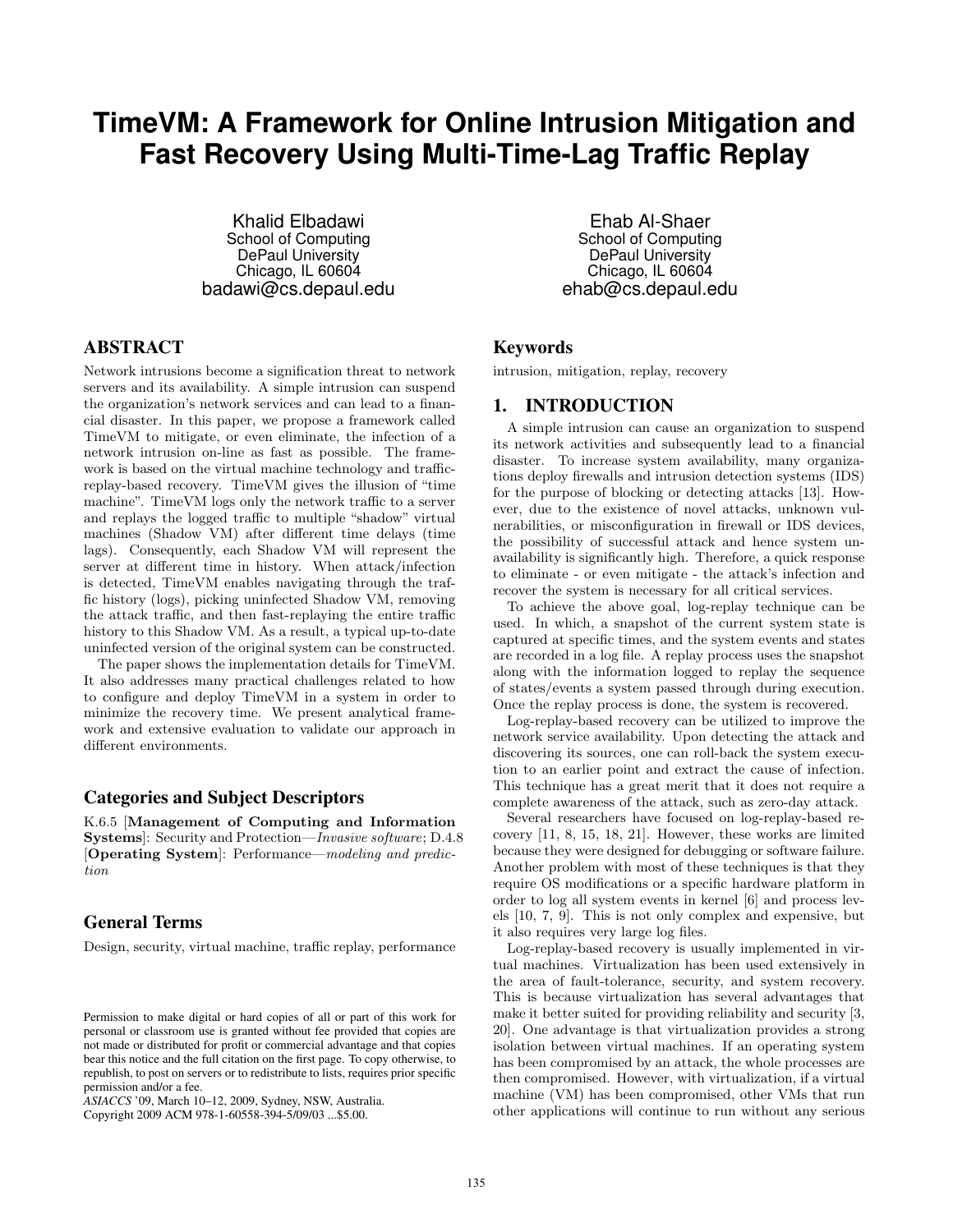threat. Another advantage is that it is much easier to manipulate the state of a virtual machine than the state of a physical machine. The state of the virtual machine can be saved, cloned, encrypted, migrated, and restored, none of which is easy to do with physical machines.

In this paper, we propose an approach for log-replay-based recovery called TimeVM. TimeVM consists of a set of identical virtual machines. Also, rather than logging system stats and events, TimeVM logs only the network traffic. The traffic logged is sent (as a replay) to these virtual machines in different time window. This means that these machines represent multiple historical snapshots of the original virtual machine at different times in the past. If the original machine has been contaminated, there is at least one virtual machine in the history that is not contaminated yet. The steps of system recovery are performed as follows. (i) Rolling back by selecting a clean virtual machine, (ii) extracting the infected traffic, and (iii) rolling forward by replaying the entire traffic to the selected virtual machine. As a result, a typical up-to-date uninfected version of the original system has been constructed.

There are several challenges in designing and configuring TimeVM. The first challenge is how to replay the network traffic successfully. The second challenge is how to determine the suitable number of virtual machines we need and how to space them such that the recovery time is minimum. We formulate this issue as an optimization problem and we use an available evolutionary algorithm to solve it. TimeVM can be deployed for many network servers such as HTTP web server, SMTP server, Telnet Server, etc.

The rest of the paper is organized as follows. Section 2 summarizes some of the previous works on log-replay-based recovery along with some other techniques for improving the availability of network services. Section 3 gives a high level overview of TimeVM. The analytical model and formulation of recovery time optimization problem is presented in section 4. In section 5, we give a detailed view on TimeVM implementation. In section 6, we evaluate our framework using different configuration. Finally, we conclude in section 7.

## 2. RELATED WORK

In literature, there are several techniques in software failure and attack mitigation in order to provide high system availability. We first discuss those techniques that are related on log-replay-based recovery and then we discuss other techniques that improve the availability of network services.

Instant Replay [11] is a general replay for parallel programs. It logs the relative order of significant events as they occur without logging the data associated with such events. In the same track, Flashback [18] is a lightweight operating system that provides fine-grained replay capability at the application level. It uses shadow processes to roll back inmemory state of a process at specific execution point, and log a process' interactions with system to support deterministic replay. The purpose of Flashback is to help debug software. Both techniques are limited on the application level.

Flight Data Recorder (FDR) [21] is an offline full-system recovery that replays the last one second of execution before a crash. FDR continuously logs all the inputs coming into the system, such as I/O, interrupts, DMA transfers. This approach is not suitable for long-run system, such as network servers.

BugNet [15] focuses on replaying only user programs and

shared libraries to find application level bugs. It logs the register file contents at any point in time, and the load values that occur after that point. This allows BugNet to collect enough information to perform deterministic of program's execution, without having to replay what goes on during interrupts and system calls. The disadvantage of BugNet is that it is limited on application level.

Revirt [8] is a logging and replay system that runs on a VM. If an attack is detected, Revirt can replay the whole system for analyzing the intrusion. Revirt is implemented in a specified virtual machine called UMLinux.

ExecRecorder [7] is a full-system replay for post-attack analysis and recovery. It has the capability to replay the execution of an entire system by checkpointing the system state and logging architectural nondeterministic events. However, ExecRecorder is implemented only in a uniprocessor system. Moreover, the log file size varies from one system to another. In our approach, the log file depends on the traffic load. TimeVM does not log the payload of its packet. It only logs the payload of client packets. This makes our log file very small compared to other techniques.

Dunlap et al. published a new system called SMP-Revirt [9]. SMP-Revirt is also a full system log and replay on multiprocessor virtual machine that is capable to run on commodity hardware. It utilizes hardware page protections to detect races between virtual CPUs. Although SMP-Revirt system can recover the entire system, it requires a huge amount of storage space. As they reported, 300GB disk can be filled in few days.

TCP or connection migration is another dimension to provide high availability for network services. Snoeren et al. [17] uses TCP migration options to record the TCP state for connection resumption. Their approach inserts a HTTPaware module between the application and the transport layers to log the inter-layer interactions. The disadvantage of this approach is that it requires a modification to the TCP implementations. Migratory TCP [19] and Ray et al. [16] allow online connections to be migrated from one server to another server. When a server is under an attack, the migration process is triggered, which causes the client to reconnect to a replica server. The drawback of these two techniques is that it requires an extension protocol in both sides.

## 3. TIMEVM ARCHITECTURE

## 3.1 System Overview

In this section, we give a high level view of our proposed framework architecture. Before describing TimeVM components, we first need to describe the idea behind it. TimeVM is based on virtual machine technology and log-replay-based recovery. It can be used to provide high availability for network services, such as HTTP, FTP, SMTP, etc. TimeVM requires that the network services should be installed on a virtual machine. This virtual machine will be cloned into several virtual machines. Moreover, TimeVM records all traffic between the original VM and clients, and keeps it in a special file called traffic log. The recorded traffic will be sent by several replay processes to the cloned virtual machines in different times. In other words, each cloned VM receives the same traffic that was received by the original VM but after a predefined time period called time lag.

Now, If an attack occurred to the original virtual machine and it has been detected and discovered after a time say T,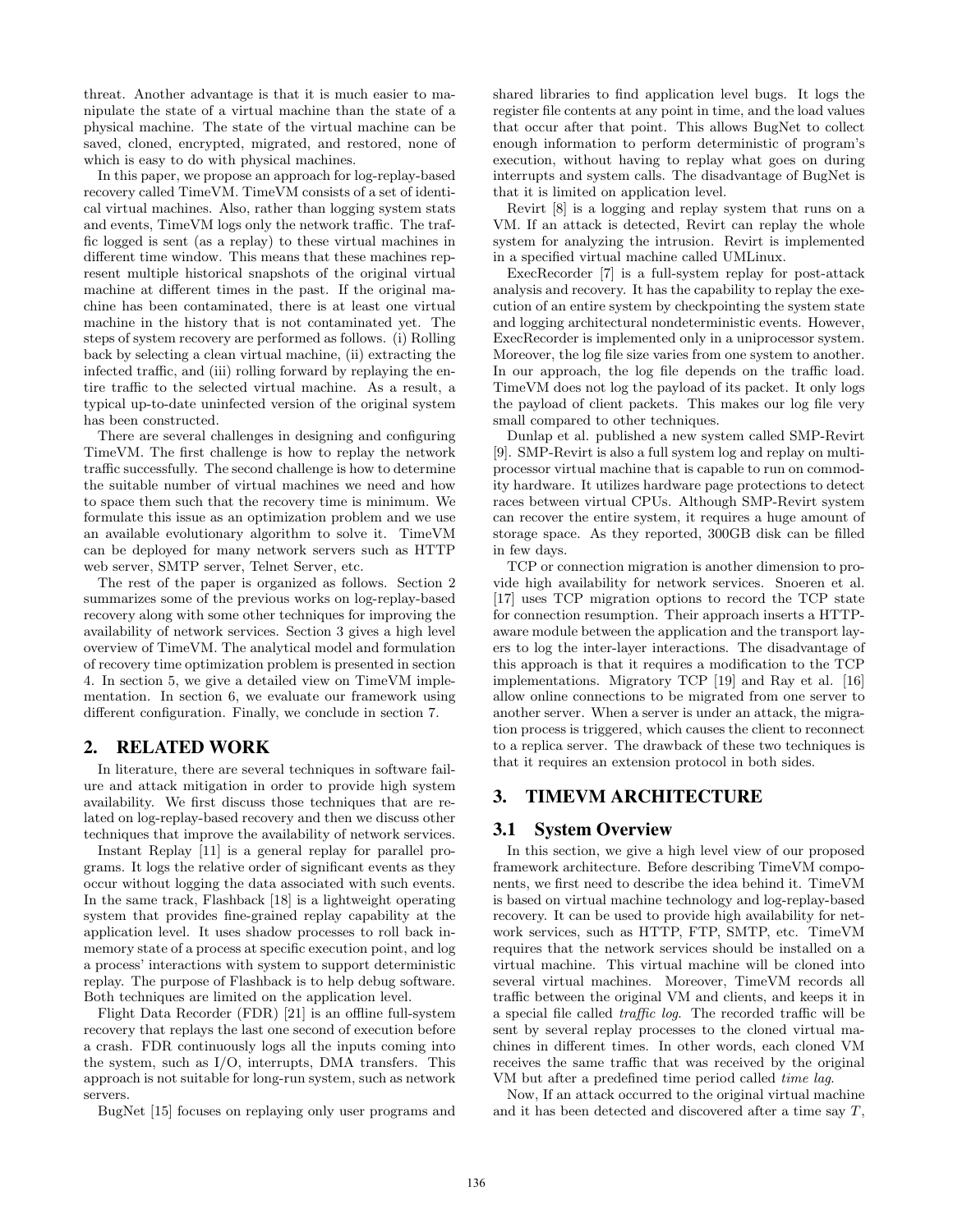

Figure 1: Framework Architecture

then TimeVM will perform the following actions. It triggers all replay processes that are configured with a time lag greater than T to accelerate the process of packet replaying. It invokes a cleanup process to remove all virtual machines that have a time lag less than T. When all recorded traffic have been replayed, TimeVM reconfigures the system such that the nearest cloned VM becomes the original VM, the next nearest cloned VM becomes the first cloned VM, and so forth. Finally, TimeVM creates new virtual machines (as a duplication of the new original VM) to substitute the removed ones and configures them with an appropriate time lag. It is worth to mention that the information about the source of the attack (such as IP address and/or port number) will be provided to the replay processes so as to prevent sending the infected traffic back again to the cloned VM's.

Figure 1 illustrates the main components of TimeVM. The framework is composed of a gateway server and several virtual machines. One virtual machine will be used to represent the original VM. We will call this virtual machine the Live VM. Other virtual machines that are a duplication of the Live VM are called the Shadow VMs. Note that all these virtual machines - the Live VM and the Shadow VMs - are hidden from the outside world. Clients cannot connect to the Live VM directly; instead they can only connect to the gateway server. In other words, when a client sends a request to the gateway server, the server in turn forwards the request to the Live VM. When the server receives back the response of the Live VM, it will deliver it to that particular client. The client will see that the request has been processed by the gateway server and not by the Live VM.

The gateway server is a Linux server and it runs three processes: TimeVM Manager, Network Distributor Daemon (NetDd) and Replay process. TimeVM Manager is responsible to manage and control NetDd and Replay processes. It is also responsible to communicate with each virtual machine in the system. NetDd is responsible to log and redirect the traffic between the Live VM and clients. It is acting as a transparent NAT server. Replay process is responsible to send/replay the logged traffic to a Shadow VM. There are several replay processes and each one is associated with a single Shadow VM. The implementation details of these processes will be given in section 5.

NetDd and Replay processes share a common file, which is the traffic log. The format of the log file is quite similar to the libpcap file format in the sense that each packet has two records: the packet header and the packet data as shown in Figure 2. The packet header consists of the following fields:



Figure 2: Log file format

packet timestamp, packet length, and packet source. Packet timestamp records the time when this packet is captured, and it plays a very important role when packets are replayed. Packet length represents the total length of the packet data. Packet source indicates whether this packet comes from a client or from the Live VM. We need this field because it facilitates the work of the replay process. From Figure 2, SERVER means that the source IP address is belonging to the Live VM, and CLIENT means that the source IP address is belonging to a client machine.

The content of packet data depends on the packet source. If the packet comes from a client then the packet data will consist of the following information: IP header, protocol header (such as TCP, ICMP), and payload. However, if the packet comes from the Live VM, then the packet data will consist only of IP header and protocol header. The information in IP and protocol headers is sufficient for replay process to replay the server traffic. One advantage of not logging the server responses is that it reduces the traffic log dramatically.

## 3.2 Identifying Attacks

Every virtual machine is set up with a host-based IDS along with DACODA [6]. We use a host-based IDS, such as Minos [5], to raise an alert when an infection has occurred. Note that the IDS is running in the LiveVM only. We use DACODA to perform further investigation for each single byte received by a network interface. DACODA has the ability to generate a new signature for zero-day worms. It also has the ability to generate a report such as where the infection comes from. Therefore, our system relies on DACODA in discovering and identifying the bogus traffic received by the LiveVM. The only limitation of DACODA is performance. Therefore, we must limit its running time as explained next.

At the time that the IDS generates an alert, TimeVM invokes DACODA at every Shadow VM's and then waits for a response. Please notice that receiving a response from a Shadow VM (let say Shadow VM number  $k$ ) means that all Shodow VM's from 1 up to  $k$  are already infected, and all Shadow VM's from  $k + 1$  up to N, where N is the total number of Shadow VM's, are not infected yet. Therefore, upon receiving a response, TimeVM suspends DACODA for the cleaned Shadow VM's, and then it triggers the replay processes that are belonging to these cleaned ones to switch to fast replay mode. The information obtained from DA-CODA will be provided to these replay processes in order to prevent infected traffic from being replayed back.

## 4. OPTIMIZING RECOVERY TIME

The major goal of our framework is to provide fast mitigation and recovery when an infection is identified by using an IDS along with DACODA. Infection identification cannot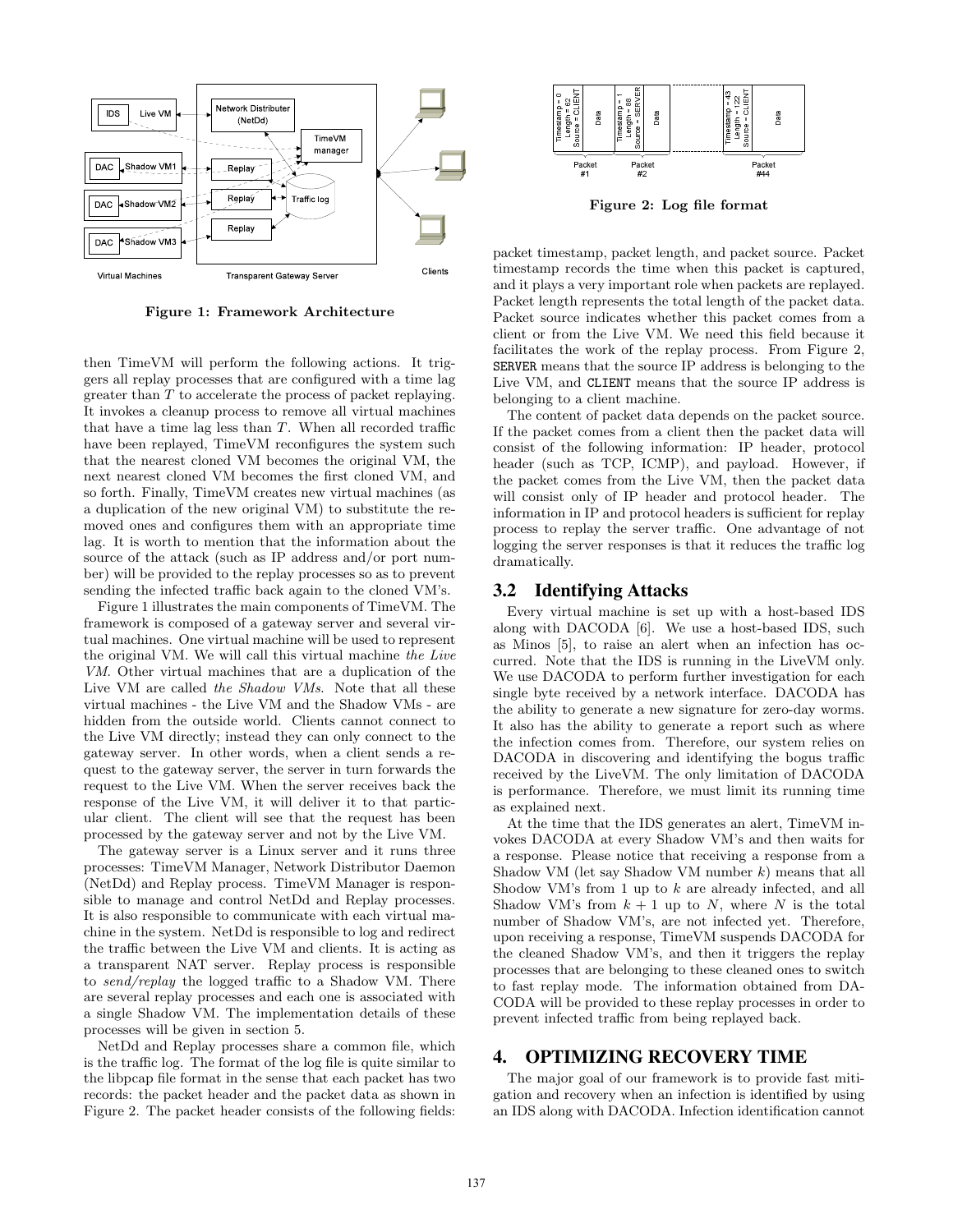happen instantly. Many attacks may involve more than one packet or more than one network session that it makes difficult for an IDS to detect them at the early stage. Moreover, DACODA requires an amount of time to report where the infection comes from. As a result, it is potential that several Shadow VM's might be infected either.

To optimize the recovery time, we need to configure the time lag for each replay process and the number of Shadow VM's in the system properly. These two values are highly dependable on the time required by the IDS and DACODA to detect and discover an infection. For example, if the infection can be detected in a very short period of time then it is reasonable to have only two Shadow VM's (because the first Shadow VM will be used to discover the infection and the second one will be used to replace the Live VM) with small values of time lag. If the detection time is random, then we need to set up a number of Shadow VM's. Therefore, we need to know how many Shadow machines are needed and how to space them in time such that the average recovery time is minimum.

Before representing our analytical results, we need to define some notations. Let  $\lambda$  be the mean packet arrival rate at the system. Let  $\lambda_a$  be the mean arrival rate at a Shadow VM when its replay process is running in fast mode. Let TTD (Time To Discover) be the time required by an IDS and DACODA to discover an infection. Let  $T_{fm}$  be the time taken by a replay process to be in fast mode. Let  $R$  be the time required for the whole system to recover. Notice that R is a sum of two quantities of time: (1) the time required by IDS subsystem to discover an infection, and (2) the time required by a selected replay process to finish packets' replaying, *i.e.*,  $R = T T D + T_{fm}$ .

#### 4.1 Optimizing  $R$  for two Shadow Machines

Let us assume that TimeVM consists of two Shadow VM's such that the first Shadow VM will discover an infection. Therefore, the selected Shadow VM will be the second Shadow VM. Let us denote that the time lag of the first and the second Shadow VM as  $T_{lag}^1$  and  $T_{lag}^2$  respectively. Now we need to find out what the value of  $\overline{R}$  is. As shown in Figure 3, an infection has been detected at time  $t_2$  and it has been discovered at time  $t_3$ . After time  $t_3$ , the replay process that is associated with the selected Shadow VM is triggered to switch to fast replay mode. Actually, there is a fraction of time required to trigger the replay process, but we are going to ignore it here. The replay process keeps replaying packets till it reaches time  $t$ , at which the Live VM and the selected Shadow VM are running at the same time. At this moment, the system is recovered.

The time quantity of  $T_{fm}$  depends at which rate the replay process replays the traffic. Since the traffic may compose of encrypted packets along with non-encrypted packets, therefore the replay rate depends on the amount of encrypted packets in the traffic log and the time required by TimeVM to decrypt/encrypt the packets.

To estimate the replay rate, we use a Markov chain to model the encryption overhead, as illustrated in Figure 4. We define  $\alpha$  as the percentage of having encrypted packets in the traffic log. A transition from state  $i$  to itself with a probability of  $(1-\alpha)$  means that a non-encrypted packet will be replayed. A transition from state i to state  $i + 1$  means an encrypted packet will be replayed. The encrypted packet will be re-encrypted with an average service time of  $1/v$ .



Figure 4: Markov chain to estimate the overhead of packet's re-encryption

The service time solely depends on the packet length and the CPU power. Suppose that the packet length follows exponential distribution and the CPU power is constant, then the mean service time to encrypt a packet will be exponentially distributed. Taking this assumption into consideration, the replay rate (with encryption/decryption), denoted as  $\lambda_e$ , can be obtained by computing the system throughput. Thus,

$$
\lambda_e = \upsilon \left( 1 - \frac{1 - \frac{\alpha \lambda}{\upsilon}}{1 - \left(\frac{\alpha \lambda}{\upsilon}\right)^{N+1}} \right)
$$

Hence, the general formula for packet's replay rate is

$$
\lambda = \begin{cases} \lambda & \text{if } \alpha = 0 \\ \lambda_e & \text{Otherwise} \end{cases}
$$
 (1)

To obtain  $T_{fm}$ , we utilize the fact that the number of packets processed by the Live VM at time  $t$  is equal to the number of packets processed by the second Shadow VM. By using Little theorem [12], we have

$$
\lambda \times t = \lambda \times (t - T_{lag}^2 - T_{fm}) + \lambda_a \times T_{fm}
$$

Then,

$$
T_{fm} = \frac{\lambda \times T_{lag}^2}{\lambda_a - \lambda} \tag{2}
$$

Therefore, R can be expressed as

$$
R = \frac{\lambda T_{lag}^2}{\lambda_a - \lambda} + TTD \tag{3}
$$

It is clear from equation (3) that the system recovery time increases as  $T_{lag}^2$  increases if we fixed TTD. However, in real practice, it is difficult to determine TTD. Also, TTD is directly influenced by  $T_{lag}^1$ . Let us assume that  $TTD = \{d \in$  $\mathbb{R}^+ \cup \{0\}$  is a random variable that follows a certain distribution  $f(d)$  with the mean  $E(TTD)$ . Then, the expected recovery time is given by

$$
E(R) = \frac{\lambda T_{lag}^2}{\lambda_a - \lambda} + E(TTD)
$$
\n(4)

Notice that the system can successfully mitigate or eliminate an infected traffic only if  $T_{lag}^2$  is greater than d. To setup the value of  $T_{lag}^2$ , there are two factors that determine its value. The first factor is the probability,  $\rho$ , that the system can certainly be recovered. For example, if  $\rho = 0.90$ , it means that 90% of detected attacks can be mitigated or eliminated by using TimeVM. This probability can be expressed as  $Pr{d < T_{lag}^2} = \rho$ . We will call  $\rho$  a confident factor. The second factor is the maximum storage space,  $S_{max}$ , required to store the traffic.  $S_{max}$  can be expressed as  $S_{max} = \lambda \times T_{lag}^2 \times m$  where m is the average packet size, and it should not exceed the maximum space available in the system. If the system has enough space to store large files,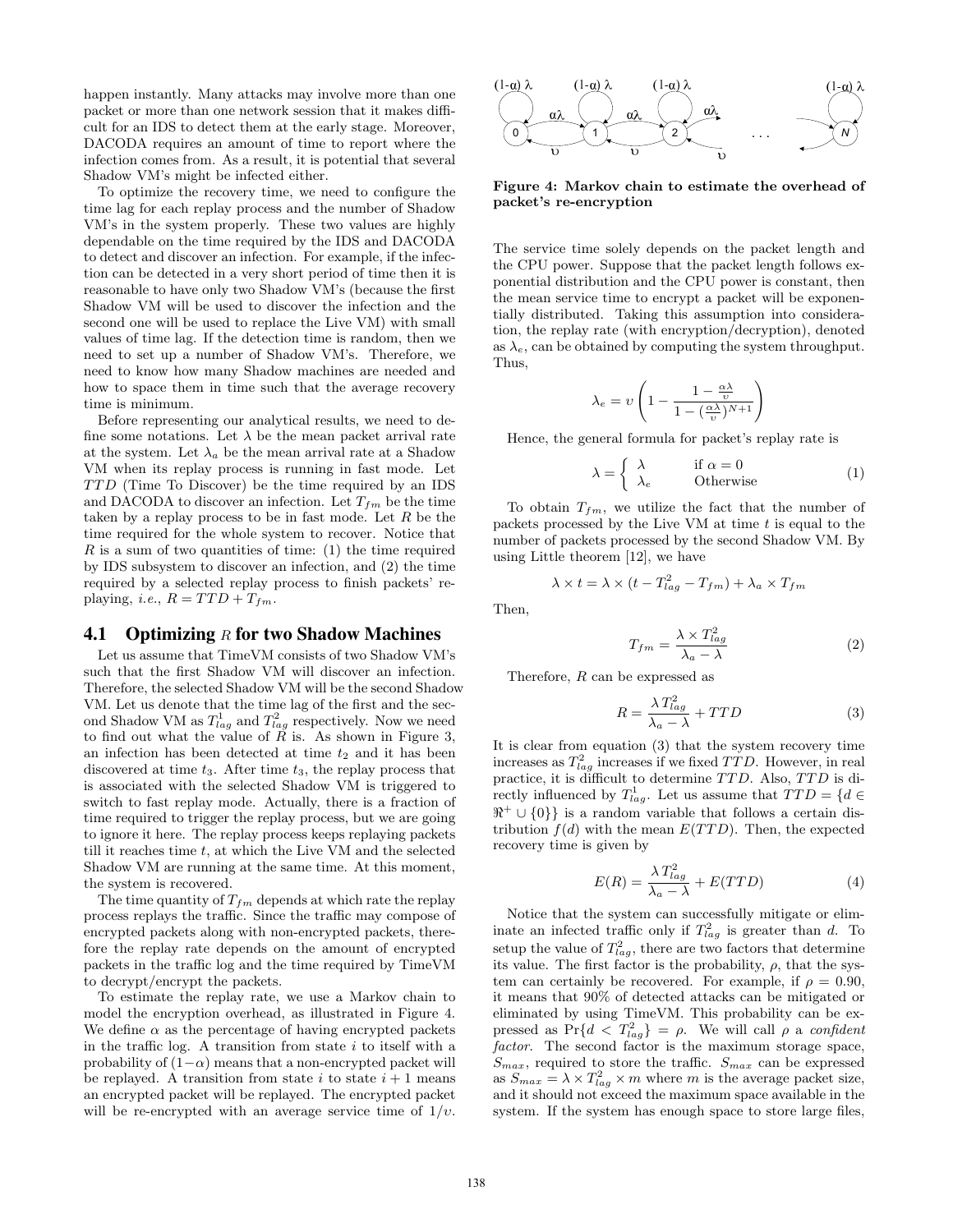

Figure 3: Timelines for the Live VM and the Shadow VM

then we setup  $T_{lag}^2$  based on the first factor. Otherwise, we setup  $T_{lag}^2$  based on the available space in the system.

It is worth to mention that if the IDS is capable of detecting an infection instantly, it will be sufficient to deploy only two Shadow VM's.  $TTD$ , in this case, is only determined by the time required by DACODA to discover the infection, which can be expressed as function of  $T_{lag}^1$ , *i.e.*,  $TTD = h(T_{lag}^1$ . Thus, our objective is to set  $T_{lag}^1$  and  $T_{lag}^2$ to its minimum possible values in order to have optimized recovery time. Let us denote the minimum possible value is  $T_{min}$ 

 $T_{min}$  can be set by measuring the time required by the IDS to inform TimeVM manager and the time required by TimeVM manager to invoke DACODA. Using Equation 4, the recovery time is given by

$$
E(R) = \frac{2\lambda T_{min}}{\lambda_a - \lambda} + h(T_{min})
$$
\n(5)

### 4.2 Optimizing  $R$  for Multiple Shadow Machines

In the previous section,  $T_{lag}^2$  could be very large in order to improve the reliability of the system. This implies that the expected recovery time will also be large. To reduce it, we need to setup several Shadow VMs in the system. Let N be the number of Shadow VMs, let  $T_{lag}^i$  be the time lag of the  $i^{th}$  Shadow VM number, and let  $R(i)$  be the expected recovery time if the  $i^{th}$  Shadow VM was selected, and is expressed as

$$
R(i) = \frac{\lambda T_{lag}^i}{\lambda_a - \lambda} + E(TTD)
$$

The probability that the  $i^{th}$  Shadow VM is selected, denoted by  $p(i)$ , can be expressed as

$$
p(i) = \Pr\{T_{lag}^{i-1} < d < T_{lag}^i\} = \int_{T_{lag}^{i-1}}^{T_{lag}^i} f(t) \, \mathrm{d}t
$$

where  $p(1) = 0$ . Therefore, the average expected recovery time for the N Shadow VMs can be expressed as

$$
E(R) = \sum_{i=1}^{N} p(i) \times R(i)
$$
  
= 
$$
\frac{\lambda}{\lambda_a - \lambda} \sum_{i=2}^{N} \left( T_{lag}^{i} \int_{T_{lag}^{i-1}}^{T_{lag}^{i}} f(t) dt \right)
$$
  
+ 
$$
E(TTD)
$$
 (6)

Deploying a Shadow VM is associated with a cost c. This cost is expressed in terms of resource consumption and band-

width usage. Let C represents the maximum cost allowed in the system, then the maximum number of Shadow VMs that can be deployed is constrained by  $C/c$ .

Another reason that we should deploy multiple Shadow machines is that the value of  $TTD$  is random. Therefore, we need to find out how many virtual machines are needed and how to distribute them on the time space such that the average recovery time is minimum. In other words, we need to find the values of  $N, T_{lag}^1, T_{lag}^2, ..., T_{lag}^N$  such that  $E(R)$ takes the minimum value.

This is an optimization problem with  $N + 1$  variables. To reduce the number of unknown variables, we can configure  $N$  to take its maximum value which is  $C/c$ . Also,  $T_{lag}^N$  is determined by the confident factor  $\rho$  and the maximum storage available,  $S_{max}$ . The problem now can be formalized as follow. Given  $\lambda$ ,  $\lambda_a$ ,  $\overline{N}$ ,  $T_{lag}^N$ , and the distribution function  $f(d)$ , we need to find out the vector  ${T_{lag}}$  =  ${T}_{lag}^1, {T}_{lag}^2, ..., {T}_{lag}^{(N-1)}$  which minimizes the objective function

$$
minimize \sum_{i=1}^{N} p(i) \times R(i)
$$

subject to the following constraint

$$
T_{lag}^1 < T_{lag}^2 < \cdots < T_{lag}^N
$$

There are several techniques in literature to solve the above optimization problem [4]. We used optimization toolbox in Matlab software to obtain the vector  $\{T^*_{lag}\}$  for different distribution functions of TTD. We report the results on section 6.

## 5. TIMEVM IMPLEMENTATION

In this section, we give detailed description for the core components of TimeVM: TimeVM Manager, NetDd and Replay process.

#### 5.1 TimeVM Manager

TimeVM Manager is responsible to manage and control NetDd and Replay processes. It provides a command-line interface for system administrator to configure TimeVM and virtual machines in the system.

TimeVM manager reads a configuration file that defines the IP addresses of Live VM and Shadow VMs, the number of interfaces in the Linux gateway server, and the maximum number of shadow virtual machines in the system. Then it performs the following tasks: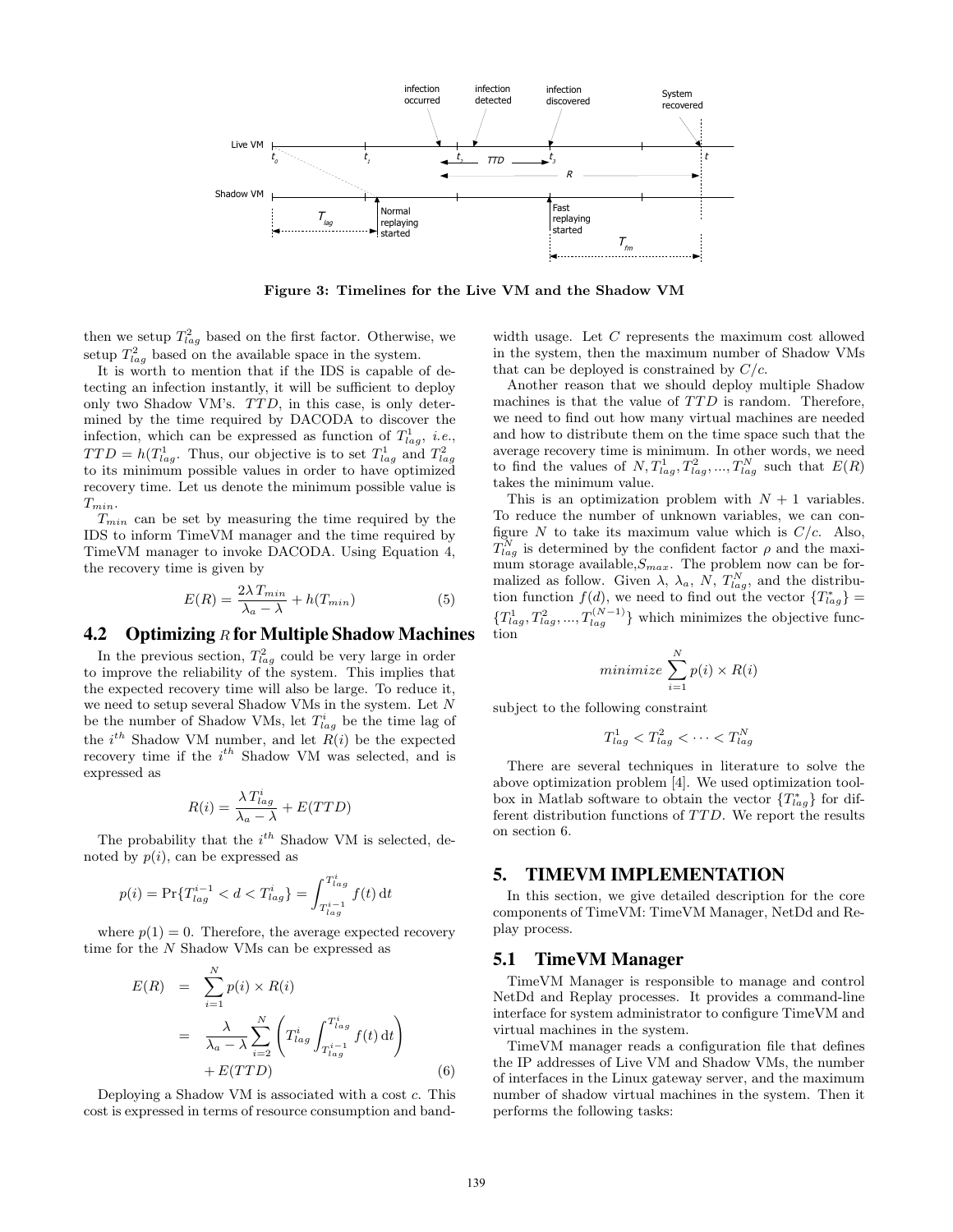

Figure 5: NetDd Modules

- It registers the IP addresses of the Live VM and all shadow machines to NetDd.
- It configures the iptables of the Linux server to prevent all TCP traffic from being processed by the protocol stack routines except for those packets that are generated by the Shadow VMs because it will be used by replay processes to perform traffic replay. Please note that other types of traffic, such as UDP, will also be handled by the upper layers of the Linux server. In our current implementation, we handled only TCP packets.
- It displays a shell prompt to allow system administrator to perform some administrative tasks like shutting down a virtual machine, creating a new virtual machine, configuring time-lag for a specific virtual machine, etc. Furthermore, it enables system administrator to execute Unix/Linux commands.

In future work, we will improve TimeVM so that a limited number of traffic will be handled by the gateway server. As a result, this will enhance the security level of the Linux server. This is very important because Linux server stores very sensitive information such as traffic log and a set of private keys used by certain functions/routines to handle SSL replaying.

#### 5.2 Network Distributor Daemon (NetDd)

NetDd is responsible to redirect an incoming packet to its appropriate destination. It is acting like a transparent NAT server. Traffic comes from clients will be redirected to the IP address of the Live VM and the traffic comes from the Live VM will be redirected back to the clients.

As shown in Figure 5, NetDd is composed of three modules. The following is a description of each module:

- Splitter Module: This module is responsible to sniff incoming packets and check the source IP address of these packets. If the source IP address of an incoming packet is belonging to the IP address of a Shadow VM, then the module will ignore it since this packet will be handled by the protocol stack routines. Otherwise, the splitter module will forward the received packet to the translator module.
- Translator Module: This module is used to keep track of all TCP connections between clients and the

Live VM. Each connection is stored in a session. A session is a data structure that stores session key, client state, server state, client's MAC address, cycle number, and a pointer to a function handler. Client state is the TCP state (such as SYN\_SENT, CLOSE\_WAIT, etc) with respect to a client. Server state is the TCP state with respect to the Live VM. These states determine the life time of a session. Cycle number will be explained later. The function handler is used to implement an additional processing for a current received packet.

The module goes into the following steps when it receives a packet as illustrated in Algorithm 1. First, the module checks if the packet is an IP packet or not. If it is not, the module will ignore it and wait for the next packet. Second, it checks the packet protocol, and again if the protocol is not a TCP then the packet will be ignored because, with our current implementation, we focused only on handling TCP traffic. Third, the module constructs a 64-bit hash key based on the source IP address field in the IP header. If the source IP address is the IP address of the Live VM then the hash key will consist of a destination address followed by a destination port number followed by a source port number. Otherwise, the hash key will consist of a source IP address followed by a source port number followed by a destination port number. Forth, the module looks for the key in a TCP lookup table. If the key is found, the session's state and its information will be updated accordingly. If the key is not found, the module checks if the packet is a SYN packet. If it is a SYN packet then a new session will be created. Otherwise, the packet will be dropped.

It is worth to mention that the module maintains two global variables: a counter to count the number of sessions that have been created without a completed three-way handshaking and a cycle number that takes two values 0 and 1. This means that the counter is incremented when a new session was created, and is decremented when the session has completed threeway handshaking normally or by RST packet. When this counter reaches a predefined threshold (in our implementation, we set it to 50), it triggers a timer and increments the cycle number by 1 (modulus two addition). When the timer expires, it invokes a garbage collector to delete all sessions that have not yet established a connection and have a cycle number not equivalent to the current cycle number. The later condition prevents the garbage collector to delete the newly created sessions.

• Dispatcher Module: The Dispatcher module is responsible to modify, log, and send the packets to the appropriate interface. As a design issue, there are two ways to send a client packet to the Live VM or the Live VM packet back to the client. The first way is to create two sockets per connection: one socket between a client and NetDd, and another socket between NetDd and the Live VM. This means that NetDd is acting as a proxy server. The second way is to use libpcap to receive and send packets after modifying some parts of a packet header. Since the first approach is very expensive, we have adopted the second approach.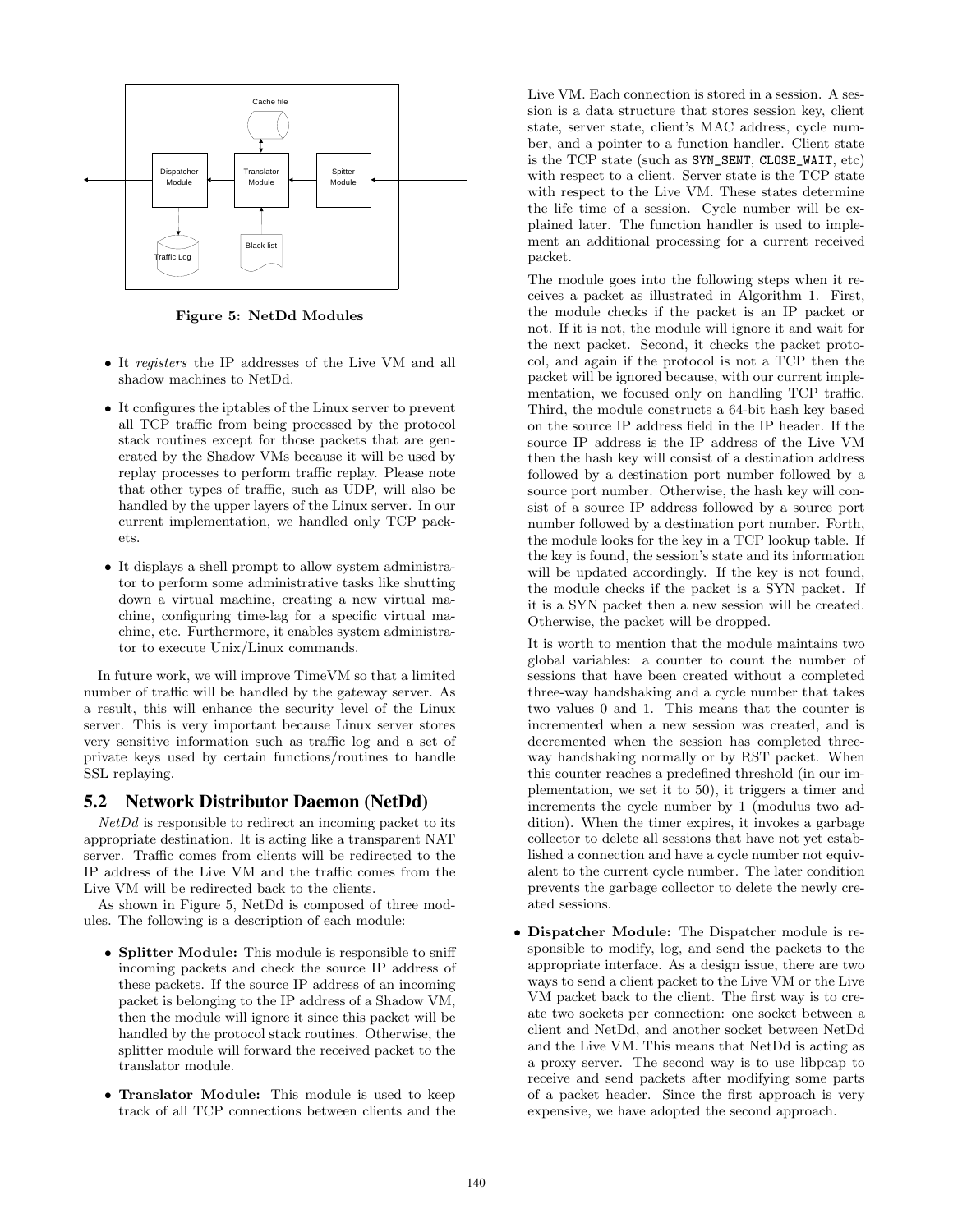Algorithm 1 Translator (INPUT: data as PACKET)



Figure 6: Packet forwarding

Figure 6 shows how a packet is exchanged between a client, NetDd, and the Live VM. When NetDd receives a packet from a client, it modifies the followings:

- It replaces the destination MAC address by the MAC address of the Live VM
- It replaces the source MAC address by the MAC address of the TimeVM (the MAC address of the Linux server)
- It replaces the destination IP address by the IP address of the Live VM.

When NetDd receives back the response of the Live VM, it modifies the followings:

- It replaces the destination MAC address by the MAC address of the client. We stored the client MAC address in the session data structure.
- It replaces the source MAC address by the MAC address of TimeVM (the MAC address of the Linux server)
- It replaces the source IP address by the IP address of TimeVM.

There is a little bit overhead in this approach. Modifying the fields of IP header requires re-calculating the checksum. We measured the modification and recalculation overhead by running two experiments. In the first experiments, we let a client host to connect directly to the Live VM. In the second one, the client connects to the TimeVM server first. As shown in table 1, the first column represents the timestamps when we sent an HTTP request directly to the Live VM

| N | timestamp w/o NetDd | timestamp $w/$ NetDd |
|---|---------------------|----------------------|
|   | 13.751163           | 17.473093            |
| 2 | 13.751433           | 17.486035            |
| 3 | 13.751439           | 17.486086            |
| 4 | 13.751556           | 17.486241            |
| 5 | 13.763961           | 17.488031            |
| 6 | 13.764077           | 17.489360            |
|   | 13.764103           | 17.489973            |

Table 1: Forwarding overhead due to packet modification and checksum calculation

without the interference of NetDd. The second column represents the timestamps for the second experiment. The timestamps are collected by using wireshark program at the client host. We conclude that the forwarding overhead is almost negligible.

#### 5.3 Replay Processes

In this section, we describe the most critical function of TimeVM which is traffic replay. Traffic replay is performed by replay processes. Each process is associated with a single Shadow VM as shown in Figure 1, and is configured with a time lag that indicates the distance in time between the Live VM and its associated Shadow VM.

In normal replay mode, a replay process should always preserve the time difference between the current system time and the current replayed packet time to amount equals to its time lag. One way to do that is to implement a polling mechanism that continuously invokes  $\text{gettime of} \text{day}()$  system call until the difference between the packet time and current system time is less than or equal to time lag. Although this approach provides a high degree of accuracy, it consumes a lot of CPU time. Another approach is to use  $usepep()$  system call. We implemented the second approach as follows. Initially, each replay waits until it reads the first packet. Then, it goes to sleep for amount of time equals to its time lag. After that, it starts to replay the first packet. Before replaying the next packet, the replay process calculates silent\_time which is the time difference between the next packet's timestamp and the previous packet's timestamp. If silent\_time is greater than two times a threshold, the replay process goes to sleep for amount of time equals to *silent\_time* minus threshold. Otherwise, the replay process continues to replay the next packet. The value of threshold represents the amount of time required for the operating system to execute usleep() system call. Using lmbench [14],  $useep()$  overhead is approximately  $12.50\mu s$  in a Pentium 4 machine 1.6 GHz with 512MB RAM, running Linux version 2.6.18.

In fast replay mode, the value of *silent\_time* will be shortened by a predefined factor value. The factor is defined as a multiple of 2. Although, shortening *silent\_time* eventually increases the rate of replayed packets per second, it requires some considerations. First, it should not affect the behavior of the network service. In other words, the server's response in normal replay mode and the server's response in fast replay mode (for the same set of packets) should be identical. Second, it should not overload the network service capacity.

Replaying packets correctly is a very complex task. In our early stage of the implementation, we used libpcap and libnet libraries to handle and manipulate packets. But then we have faced many complex design issues such as maintaining the receiver window size (defined during three-way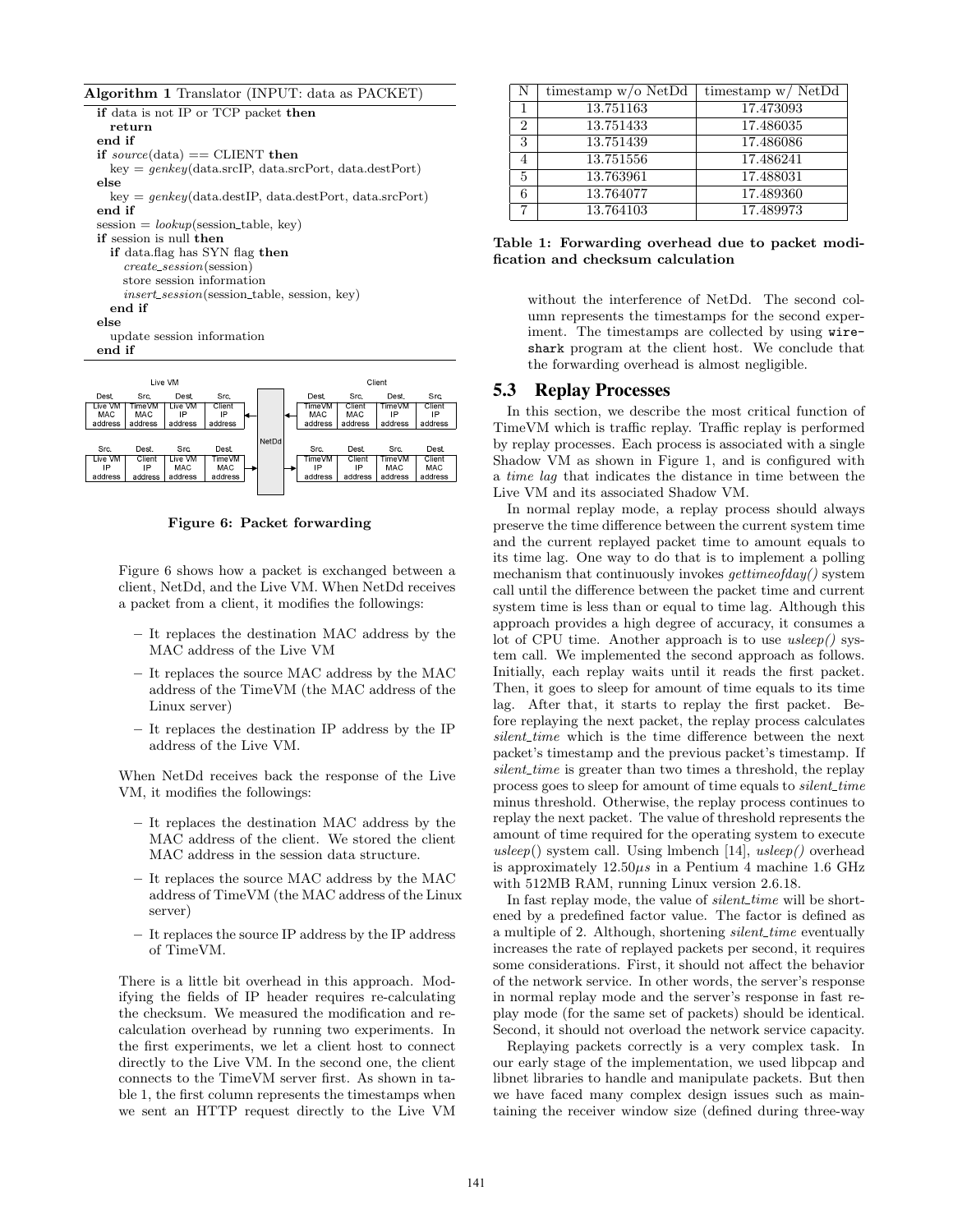handshaking in a TCP session), handling TCP options, etc. Therefore, we changed our implementation path to use sockets instead of libpcap and libnet libraries. This is why we configured TimeVM to allow Shadow VM's packets to be processed by higher layers. Using sockets to handle packets implied to other complications in our design: how to handle different types of sessions (explained in the next paragraph), how to send packet payloads in-order if they received and logged out-of-order, and how to handle packet fragmentation.

Due to the nature of TCP protocol and variety of protocols building on top of TCP such as SSL and FTP, the replay process should be protocol-aware in order to properly replay TCP traffic. We have classified three types of sessions: (1) sessions with a static service number such as HTTP session, (2) sessions with multiple service numbers like FTP session, and (3) sessions with encrypted payloads such as SSL sessions. The functionality of each session is defined as plug-in for replay process. This allows us to extend our replay process to accommodate other application protocols.

To handle SSL sessions, we adopted the code written at [1]. The private keys that was stored in Live VM will also be stored in the Linux Server. These keys are needed in order to properly decrypt the encrypted traffic. To reduce the overhead of decryption process, we log a payload after decrypting it. A replay process needs only to re-encrypt the payload when it replays SSL sessions. In our current implementation on replaying SSL, we did not implement client authentication. Client authentication is useful if the server wanted to restrict access to some services to only certain authorized clients. One way to handle this limitation is to define a global trusted user locally in Linux server. The drawback is that it requires to modify application to accept that defined global user.

A TCP session is uniquely identified by one of two keys: the hash key as we described in section 5.2 and Session Identifier (SID). SID is a sequence number of integers that is always incremented whenever a new session is created. Please note that the data structure of a TCP session is not similar as the data structure of NetDd's session. In SSL, SID represents session ID defined during SSL handshaking. It is used when SSL protocol generates a new session and new cryptographic keys.

In order to replay packets in-order, each session maintains two variables: "exp\_seq\_num" and "leftover". exp\_seq\_num represents the expected sequence number of the next "client's" packet, and leftover is a counter that keeps track the number of packets stored in a hash table called "unordered\_table". Now, when the replay process reads the next packet, it checks to see if the sequence number defined in the TCP header is matching the expected sequence number  $exp\_seq\_num$ . If they do not match, the packet will be stored in unordered table with a key constructed as the concatenation of SID and the sequence number in the TCP header, and the *leftover* variable will be incremented by one. Otherwise, the packet will be replayed and sent to its associated Shadow VM. After replaying the packet, the replay updates the expected sequence number (by adding the payload length to  $exp\_seq\_num$ ) and checks the value of leftover. If the value is greater than zero, then the process searches the hash table. If the constructed key [SID | expected sequence number] is found, the stored packet will be replayed and deleted, and the value of left-

over will be decremented. The process keeps searching the hash table until either the constructed key is not found or leftover value becomes zero. Please note that, we do not need to keep track of the expected sequence number for the server packets since these packets are dropped. Algorithm 2 shows only the part that replaying a client packet.

| Algorithm 2 Replay (INPUT: data as PACKET)                                                              |  |
|---------------------------------------------------------------------------------------------------------|--|
| if $source(data) == CLIENT$ then                                                                        |  |
| $l_{\text{cov}} = \text{conlead}(\text{data oroID} \text{ data oroPart} \text{ data does}(\text{Port})$ |  |

| $\mu$ source, add $\mu$ = $\mu$ changes once $\mu$                    |
|-----------------------------------------------------------------------|
| $key = \text{genkey}(data.srcIP, data.srcPort, data.destPort)$        |
| session = $lookup(tcp\text{-}session\text{-}table, key)$              |
| if session is null then                                               |
| if data.flag is SYN then                                              |
| $session = create_new-node()$                                         |
| store session information such as $exp\_seq\_num$ , leftover          |
| <i>insert_session</i> (tcp_session_table, session, key)               |
| end if                                                                |
| else                                                                  |
| compute payload size                                                  |
| if payload size $> 0$ then                                            |
| if data.seq num $==$ session.exp_seq_num then                         |
| replay data and update session.exp_seq_num                            |
| update TCP state in TCP session                                       |
| while session. leftover $> 0$ do                                      |
| $key2 = concat(session.size, session.exp\_seq_number)$                |
| <b>if</b> data = $\text{lookup}$ (unordered_table, key2) != null      |
| then                                                                  |
| replay data and update session.exp_seq_num                            |
| session.leftover $=$ session.leftover - 1                             |
| end if                                                                |
| end while                                                             |
| else                                                                  |
| $key2 = concat(\text{session}.\text{sid}, \text{data}.\text{seqnum})$ |
| store data in unordered_table with key2                               |
| end if                                                                |
| else                                                                  |
| update TCP state                                                      |
| end if                                                                |
| end if                                                                |
| end if                                                                |

Handling IP fragmentation is another complex problem. In our current implementation, we assumed that there is no IP fragmentation. The Translator module in NetDd drops any fragmented packet. We put IP fragmentation as a future work.

# 6. EVALUATION AND NUMERICAL RESULTS

In this section, we report some numerical results of our analytical model. The purpose is to study the feasibility of deploying TimeVM in real practice. We first examine the impact of increasing packets' replay rate during fast replay mode on the system recovery time. For this case, we fix N to two shadow VM's,  $T_{min}$  to 2 seconds, and  $TTD$  to 10 seconds, *i.e.*,  $h(t) = 5t$ . Equation 4 can be rewritten as

$$
E(R) = \frac{2T_{min}}{\pi - 1} + 5 \times T_{min}
$$
\n<sup>(7)</sup>

where  $\pi = \lambda_a/\lambda$ . Here,  $\pi$  expresses the magnitude of rate increase, and it is more convenient to study the effect of rate increase than specifying explicit values for  $\lambda$  and  $\lambda_a$ . Figure 7 shows the relation between the expected recovery time and the ratio  $\pi$ . As shown, there is a significant improvement on the system recovery time as the ratio goes from 1 up to 2, then the recovery time improves slowly after 2.5. We can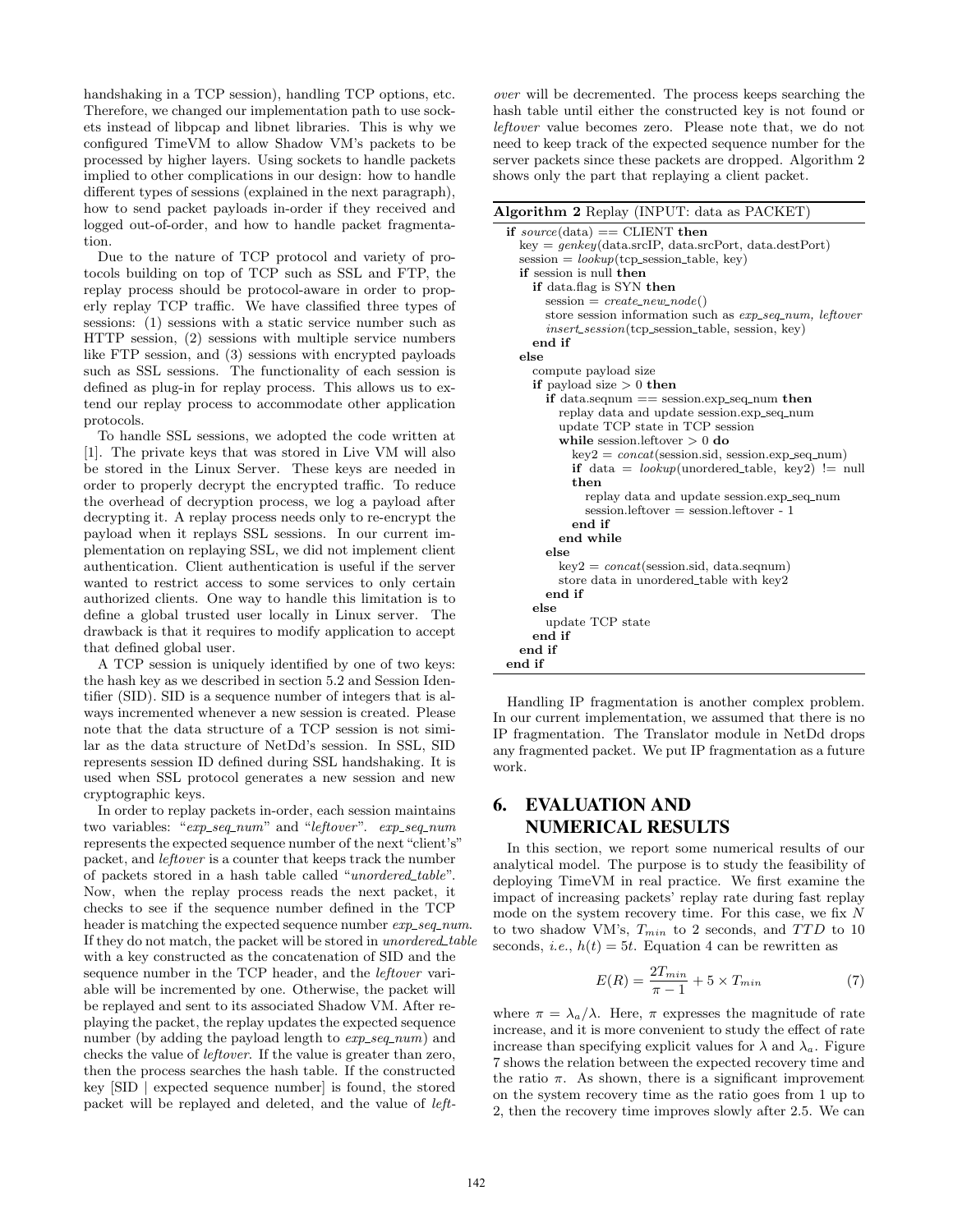

Figure 7: The impact of  $\lambda_a/\lambda$  on system recovery time

conclude that we do not need to pump high volume of packets to the network in order to reduce the average recovery time. Based on Figure 7, it is recommended to make the ratio of  $\pi$  between 1.5 and 2.5. In our implementation, we can adjust this ratio by tuning *silent\_time* value.

In real practice, increasing the ratio  $\pi$  could lead to a disaster situation. If the Live VM is hosting a busy network server, then increasing packets rate could overwhelm the network servers on the Shadow VMs and lead to packets dropping. As shown in [2], the system utilization of HTTP server is linearly increasing as the number of requests per second is increased. This means that if the server utilization is 80%, then increasing the ratio from 1 to 1.25 will eventually increase the server utilization to 100%. As a future work, the value of  $\pi$  should be adjusted based on the server utilization.

Second, we examine the effect of  $N$  on system recovery time. As we mentioned before, if  $TTD$  is indeterministic, then we need to deploy multiple shadow VMs to reduce the system recovery time, and we assumed that TTD follows a certain distribution. Remember that  $TTD$  is composed of time to detect and time to discover. In literature, finding a suitable distribution for TTD has shown to be difficult. However, for the evaluation purpose, we consider two distributions that approximately simulate the real situations: Exponential and Gamma distributions. We select exponential distribution to simulate the case that it is more likely that  $TTD$  has a shorter time (*i.e.*, closer to zero) and less likely a longer time. We select Gamma distribution to simulate the case that  $TTD$  is more likely around a certain time.

Table 2 shows the value of  $\{T^*_{lag}\}\;$  for different values of  $N$  when  $TTD$  follows an exponential distribution with the mean value 10 seconds. Table 3 shows the values when  $TTD$ follows a Gamma distribution with  $\alpha = 5$  and  $\theta = 2$ . In both cases, we fix the ratio of  $\lambda_a/\lambda$  to 1.5 and the confident factor  $\rho$  to 0.95. As shown, there is a dramatic reduction in system recovery time when we deploy three Shadow VM's instead of deploying two Shadow VM's. Also, as the number of Shadow VM's increases the expected recovery time decreases. However, there is no significant decrement of  $E(R)$  when N is increased from 5 to 6.

Figure 9 and 8 illustrate the values of  $E(R)$  with high values of N (*i.e.*,  $N \geq 7$ ), and with different values of  $\pi$ . It

| - N            | $l_{lag}$ | $l_{lag}$ | $T^3_{lag}$ | $T_{lag}^{\dagger}$ | $T^{\circ}_{lag}$ | $l_{lag}^{\prime\prime}$ | E(R)  |
|----------------|-----------|-----------|-------------|---------------------|-------------------|--------------------------|-------|
| $\overline{2}$ | 10.73     | 30.0      |             |                     |                   |                          | 41.65 |
| 3              | 6.42      | 15.41     | 30.0        |                     |                   |                          | 35.56 |
|                | 4.56      | 10.33     | 18.15       | 30.0                |                   |                          | 32.87 |
| 5              | 3.53      | 7.77      | 13.04       | 19.98               | 30.0              |                          | 31.36 |
| 6              | 2.88      | 6.22      | 10.17       | 15.04               | 21.3              | 30.0                     | 30.4  |

Table 2:  $T_{lag}$ 's values and  $E(R)$  when  $TTD$  is exponentially distributed

| N              | laq   | laq   | $l_{laq}$ | laq   | laq   | $l$ aq | E(R)  |
|----------------|-------|-------|-----------|-------|-------|--------|-------|
| $\overline{2}$ | 10.69 | 18.31 |           |       |       |        | 35.38 |
| 3              | 8.39  | 12.6  | 18.31     |       |       |        | 32.74 |
| $\overline{4}$ | 7.2   | 10.27 | 13.66     | 18.31 |       |        | 31.49 |
| 5              | 6.44  | 8.93  | 11.43     | 14.35 | 18.31 |        | 30.76 |
| 6              | 5.9   | 8.04  | 10.07     | 12.25 | 14.85 | 18.31  | 30.28 |

Table 3:  $T_{lag}$ 's values and  $E(R)$  when  $TTD$  is following Gamma distribution

is obvious that  $E(R)$  is significantly reduced as we deploy 3 or 4 Shadow VMs. Then, we notice that  $E(R)$  is almost a horizontal line after  $N = 5$ . This implies that adding more than 5 virtual machines to the system may not be worthy because the cost of adding one additional VM is more than the gain (in terms of reducing the recovery time). The two figures also illustrate the impact of increasing  $\pi$  on the recovery time for different values of N. As we said before, the recovery time is improved significantly when the ratio is more than 1 and less than 2.5.

In the following paragraphs, we study the influence of confident factor on our framework. Figure 10 shows the effect of confident factor,  $\rho$ , on the storage requirement. As we can notice, the average storage size increases smoothly when  $\rho$ increases from 0.5 to 0.85. After this point, the average storage starts to increase significantly and rapidly after 0.95.

Next, we examine the effect of confident factor on system recovery time. Figure 11 depicts this effect on a system that has 1, 2, 3, 5, or 7 Shadow VMs and  $TTD$  is exponentially distributed with a mean value equals to 10 seconds. Figure 12 depicts the same effect for the same system configurations but TTD follows a Gamma distribution with  $\alpha = 5$  and  $\theta =$ 2 (the mean value is 10 seconds). As shown, the expected recovery time increases as  $\rho$  increase. This is because,  $\rho$ configures the time lag of the last Shadow VM. Low value of  $\rho$  means that the difference in time between the Live VM and the last Shadow VM is small. However, the probability of unsuccessful recovery will be high. High value of  $\rho$  means that the time lag of the last Shadow VM is high, and the probability of unsuccessful recovery is low. Figure 11 and 12 also show that the impact of confident factor on expected recovery time does not depend on the distribution of  $TTD$ .

## 7. CONCLUSION AND FUTURE WORK

We propose a framework called TimeVM to achieve an online mitigation and recovery of network servers under-attack. The framework is based on traffic-log-replay recovery and virtualization technology. TimeVM consists of several virtual machines running on different time lags. These machines represent multiple historical snapshots of the original virtual machine at different times in the past. Whenever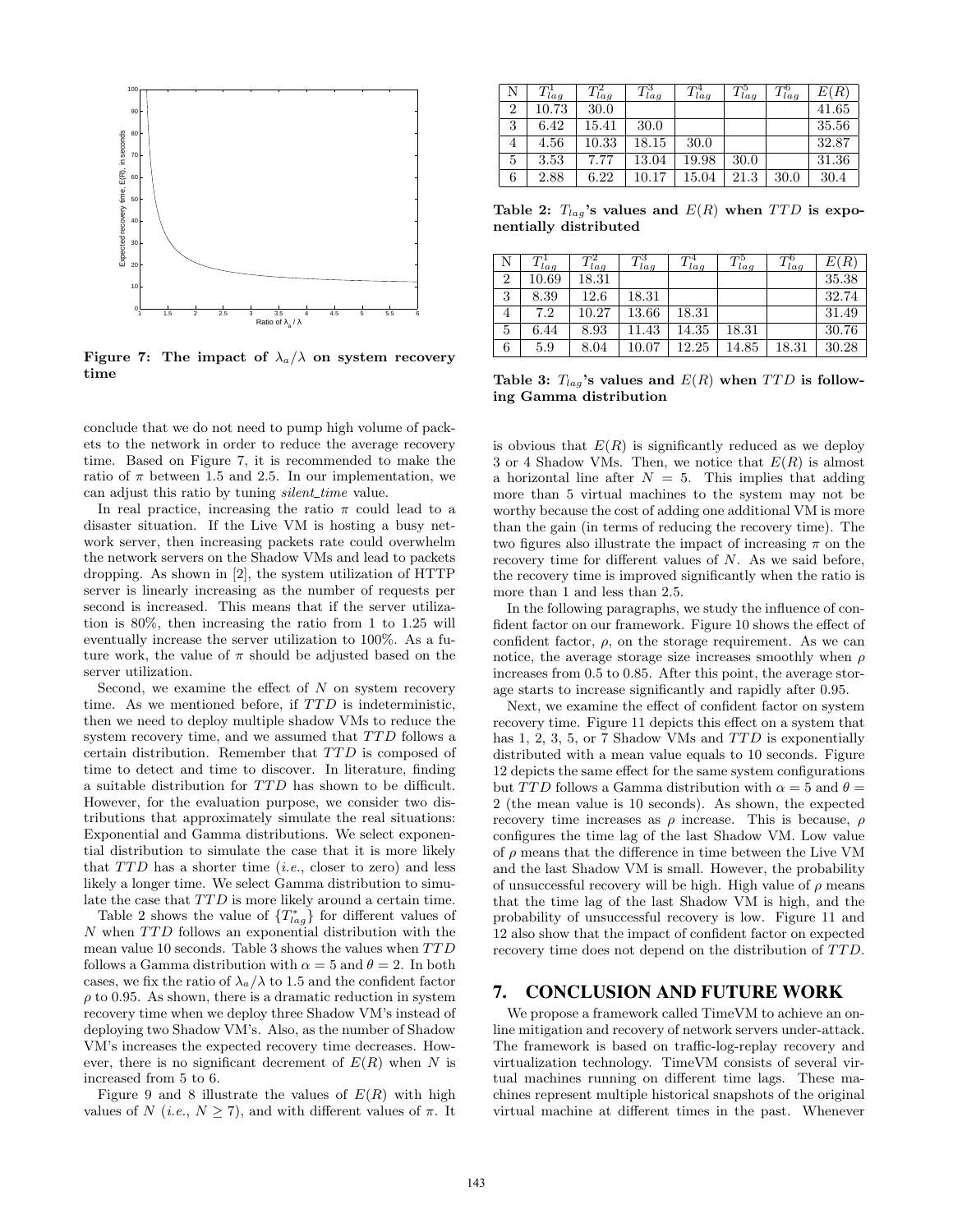

Figure 8: The impact of reliability factor  $\rho$  on system recovery time



Figure 9: The impact of reliability factor  $\rho$  on system recovery time

the system detects an infection, it selects the first shadow VM before the infection time, and then fast-replay the entire traffic after removing the infection traffic from the logs. This shadow VM will replace the contaminated VM as the infection is mitigated.

The paper addresses the theoretical and implementation challenges to respectively optimize the recovery time and replay network traffic. One significant contribution of our work is to achieve an online mitigation as fast as possible. This requires proper configuration of system parameters. Minimizing recovery time has been formulated as a constrained nonlinear optimization problem. We used an available evolutionary approach to solve this optimization problem.

The evaluation results look very appealing in practice. We show in section6 that replaying traffic as twice as fast as original traffic speed is sufficient to obtain the minimum recovery time. This offers a practical solution. The evaluation results also show that it is sufficient to deploy a small number of shadow VMs (*i.e.*, not exceed 5 VMs) to achieve a very reasonable recovery time in most cases. These results reveal that TimeVM can be deployed easily and economically in real systems.

We will continue to develop TimeVM to accommodate



Figure 10: The impact of confident factor  $\rho$  on storage capacity



Figure 11: The impact of confident factor  $\rho$  on system recovery time when  $TTD$  is exponentially distributed

different type of traffic such as UDP, ICMP, and multicast traffic. Then, we build a complete prototype with different types of exploitation to get some experiences with TimeVM.

## 8. REFERENCES

- [1] http://www.rtfm.com/ssldump.
- [2] T. F. Abdelzaher and C. Lu. Modeling and performance control of internet servers. In Proceedings of the 39th IEEE Conference on Decision and Control, volume 3, pages 2234–2239, 2000.
- [3] P. Barham, B. Dragovic, K. Fraser, S. Hand, T. Harris, A. Ho, R. Neugebauer, I. Pratt, and A. Warfield. Xen and the art of virtualization. In SOSP '03: Proceedings of the nineteenth ACM symposium on Operating systems principles, pages 164–177, 2003.
- [4] A. Cichocki and R. Unbehauen. Neural Networks for Optimization and Signal Processing. John Wiley and Sons, 1993.
- [5] J. R. Crandall and T. F. Chong. Minos: Control data attack preventing orthogonal to memory model. In In Proceedings of the 37th International Symposium on Microarchitecture (MICRO), 2004.